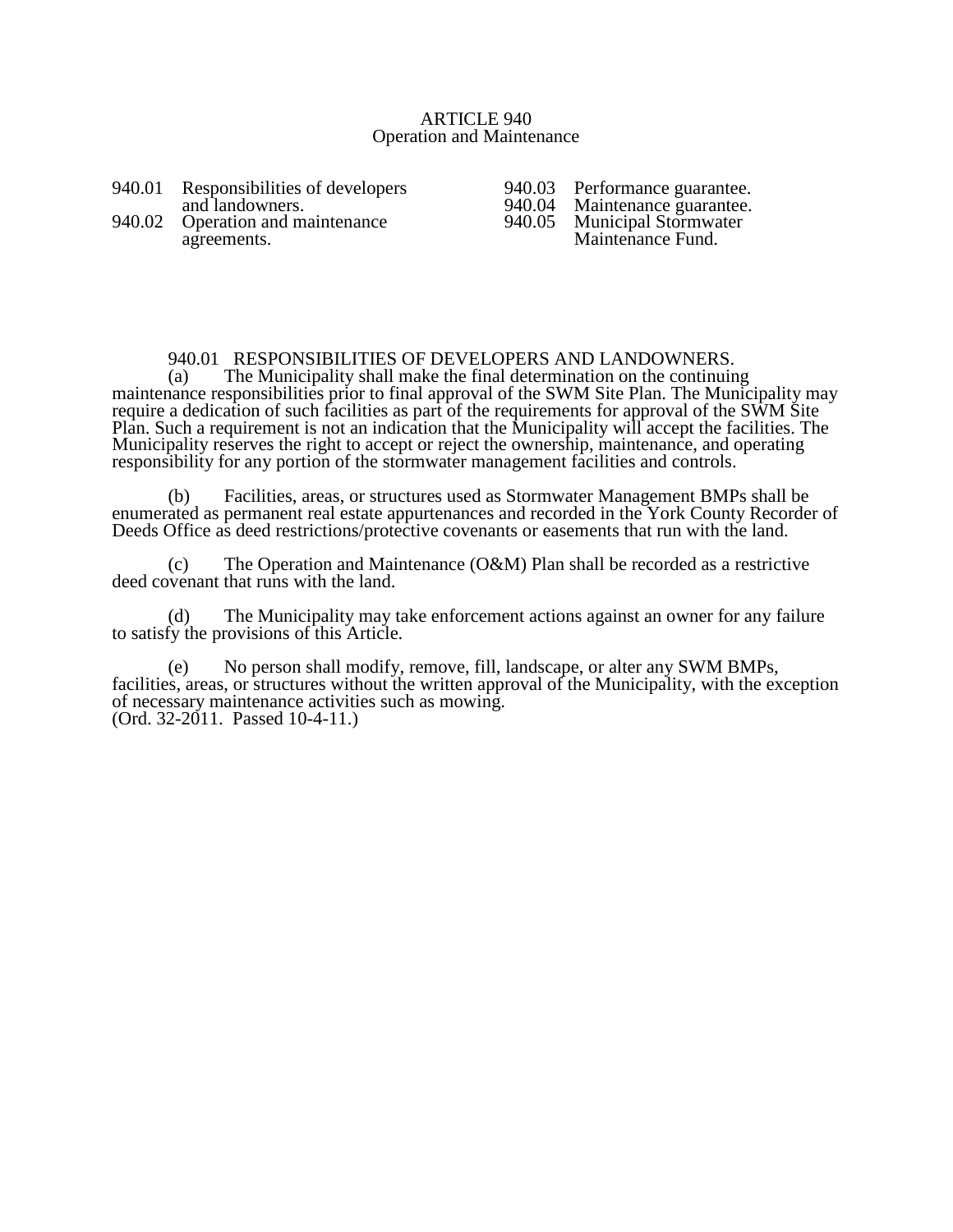# 940.02 OPERATION AND MAINTENANCE AGREEMENTS.<br>(a) Prior to final approval of the SWM Site Plan, the property

Prior to final approval of the SWM Site Plan, the property owner shall sign and record an Operation and Maintenance (O&M) Agreement (see Appendix A) covering all stormwater control facilities which are to be privately owned.<br>(1) The owner, successor and assigns shall

- The owner, successor and assigns shall maintain all facilities in
- accordance with the approved maintenance schedule in the O&M Plan. (2) The owner shall convey to the Municipality easements to assure access for
- periodic inspections by the Municipality and maintenance, as necessary.
- (3) The owner shall keep on file with the Municipality the name, address, and telephone number of the person or company responsible for maintenance activities; in the event of a change, new information shall be submitted by the owner to the Municipality within ten (10) working days of the change.

(b) The owner is responsible for operation and maintenance  $(O\&M)$  of the SWM BMPs. If the owner fails to adhere to the O&M Agreement, the municipality may perform the services required and charge the owner appropriate fees. Nonpayment of fees may result in a lien against the property.

(c) The Municipality is exempt from the requirement to sign and record an Operation and Maintenance Agreement.

(Ord. 32-2011. Passed 10-4-11.)

## 940.03 PERFORMANCE GUARANTEE.

For SWM Site Plans that involve subdivision and land development, the applicant shall provide a financial guarantee to the Municipality for the timely installation and proper construction of all stormwater management controls as required by the approved SWM Site Plan and this Ordinance in accordance with the provisions of Sections 509, 510, and 511 of the Pennsylvania Municipalities Planning Code.

(Ord. 32-2011. Passed 10-4-11.)

### 940.04 MAINTENANCE GUARANTEE.

For SWM Site Plans that involve the dedication of all or some of the required improvements following completion, the Municipality may require the posting of financial security to secure structural integrity of said improvements as well as the functioning of said improvements in accordance with the design and specifications as depicted on the SWM Site Plan for a term not to exceed 18 months from the date of acceptance of dedication. Said financial security shall be of the same type as otherwise required in Section 940.03 with regard to installation of such improvements, and the amount of the financial security shall not exceed 15% of the actual cost of installation of said improvements in accordance with the provisions of Section 509 of the Pennsylvania Municipalities Planning Code. (Ord. 32-2011. Passed 10-4-11.)

## 940.05 MUNICIPAL STORMWATER MAINTENANCE FUND.

(a) Persons installing stormwater storage facilities shall be required to pay a specified amount to the Municipal Stormwater Maintenance Fund to help defray costs of periodic inspections and maintenance expenses. The amount of the deposit shall be determined as follows: